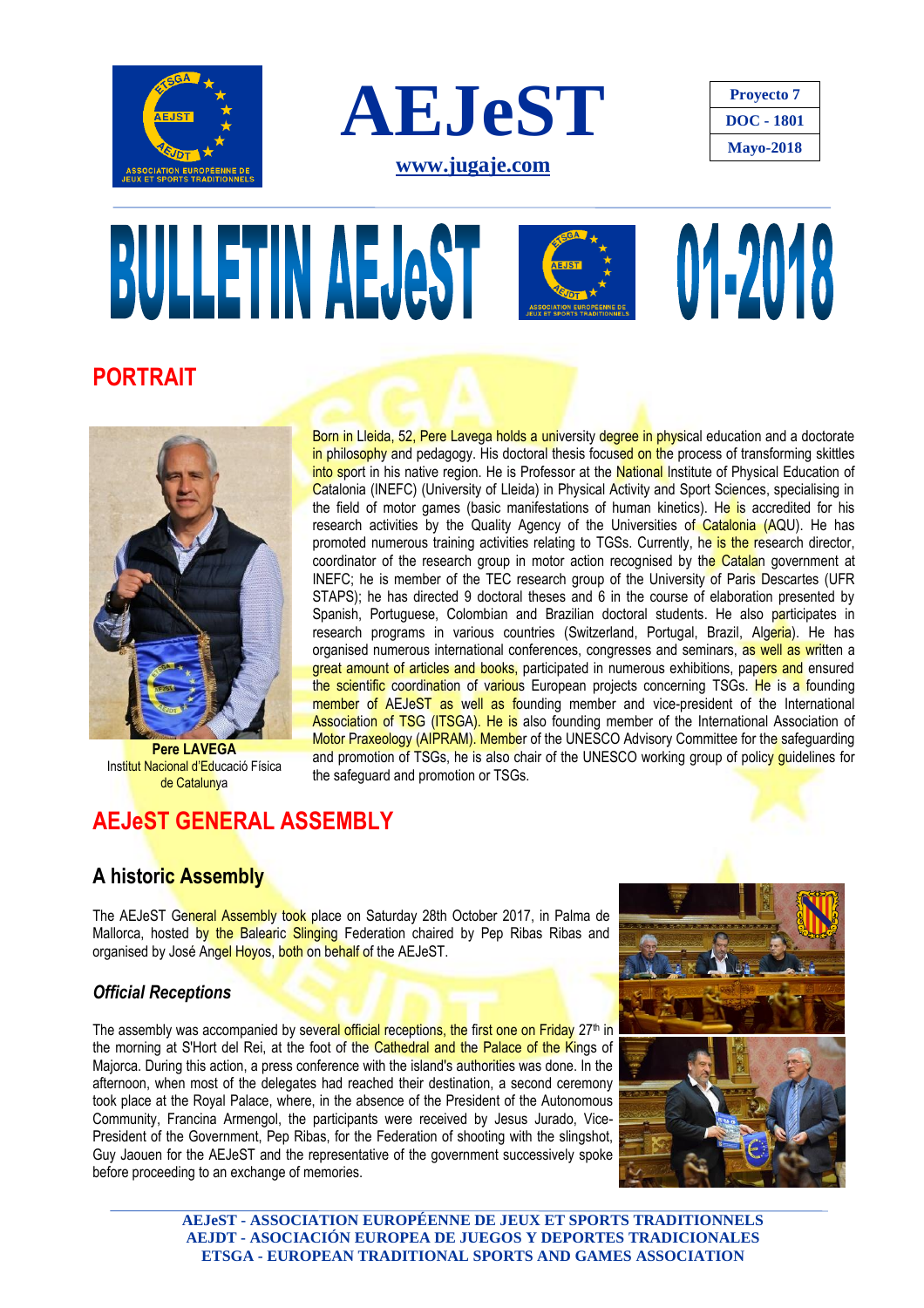





# **AEJeST GENERAL ASSEMBLY (continued)**

#### *A very representative assembly*

On Saturday 28th, from 9 am, the ordinary but also elective General Assembly was opened. Taking into account the 59 AEJeST member organisations (Federations, Universities, Associations), in that General Assembly 51 members were present or represented. After President Jaouen's words of welcome, the assembly moved on to consider the various issues on the agenda. A large majority adopted all the votes on the reports (Santander 2016 GA, moral, financial and activity report).

#### *A unanimous historic turning point: the adoption of a strategic plan*

The policy debate then focused participants' attention, including the development of a strategic plan. This new organization constitutes a major turning point in the functioning of the Association, which is moving from an essentially representative structure (delegations by country and representation of the main members), to an operational organization on nine specific projects. This is a historic turning point in principle. The plan was adopted unanimously by those present at the time of the vote, by 48 votes.

#### *Clear positioning always unanimous*

The other major point in the orientation of the AEJeST consisted in taking a position on the report presenting the situation of JST in Europe and on the construction of a platform in the framework of the European project led by Tafisa. Unanimously, the participants rejected the construction proposed by Tafisa and mandated their representative Guy Jaouen to inform the members and the European Commission and to renegotiate the terms of the implementation of this platform.

#### *A new President and a new Council Board*

Then, the General Assembly proceeded to the election of the new Council Board (9 positions with titular and substitute). Thirteen persons stood as candidates. Fifty-one votes (51) were counted, all validated. The nine persons elected and their substitute persons were as follows: Giorgio Paolo Avigo and Milivoj Pacenti, Paulo Coelho de Araujo and Celia Marcén Munio, Fernando Diestro Gómez and Christian Delmas, Carmen Fernandez Amat and Fernando Maestro Guerrero, José Angel Hoyos Perote and David Abascal Monte, Guy Jaouen and Nicolae Dobre, Pere Lavega y Burgués and Jacques Regourd, Biel Pubill Soler and Alain Bovo, Fabrizio Vierin and Guido Théodule. They elected Pere Lavega as the new president of AEJeST.

| <b>PROYECTO</b> | <b>FUNCTION</b>                                | Titular                  | <b>Substitute</b>    |
|-----------------|------------------------------------------------|--------------------------|----------------------|
|                 | <b>President</b>                               | Pere LAVEGA (E)          | Jacques Regourd (F)  |
|                 | <b>International Relations Vice-President</b>  | Guy JAOUEN (F)           | Nicu Dobre (RO)      |
|                 | <b>Secretary General Vice-President.</b>       | José Ángel HOYOS (E)     | David Abascal (E)    |
|                 | <b>Economic Resources Vice-President.</b>      | Fernando DIESTRO (E)     | Christian Delmas (F) |
| 5               | <b>Linguistic Resources Vice-President</b>     | Giorgio Paolo AVIGO (IT) | Milivoj Pacenti (CR) |
| 6               | <b>International Projects Vice-President</b>   | Paulo COÊLHO (P)         | Celia Marcén (P)     |
|                 | <b>Communication Resources Vice-President</b>  | Fabrizio VIERIN (IT)     | Guido Theodule (IT)  |
| 8               | <b>Technological Resources Vice-President.</b> | Biel PUBILL (E)          | Alain Bovo (F)       |
| 9               | <b>Social Resources Vice-President</b>         | Carmen FERNÁNDEZ (E)     | Fernando Maestro (E) |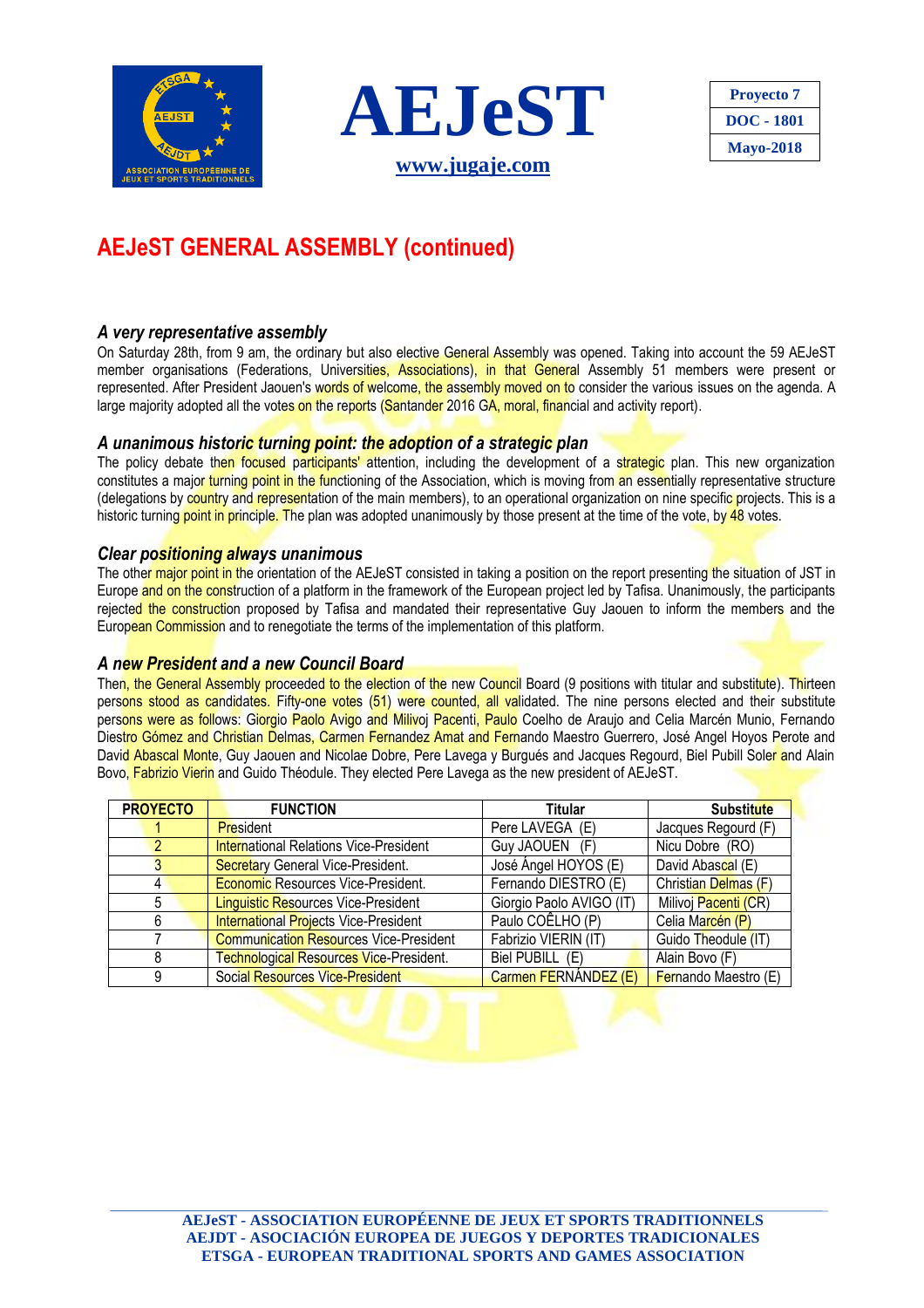



| <b>Proyecto</b> 7 |  |
|-------------------|--|
| DOC - 1801        |  |
| <b>Mayo-2018</b>  |  |

## **AEJeST GENERAL ASSEMBLY (continued)**

It was then time to move on to a special convivial moment by giving a symbolic present to Mr. Guy Jaouen for the 4 year-periods he was President of AEJeST. This gift, the work of an Aveyron artist, was presented to him by the 4 elected representatives who were part of the first council board in 2001: Erik de Vroede, Fernando Diestro, Jacques Regourd and Dino Berti. An official photo of new Council was taken before returning, after a quick meal, for the opening of the conference. In this colloquium some examples of good practices in favour of the JSTs in the Balearic Islands, in different European regions and from the AEJeST were presented.





**Standing, from left to right: Nicu Dobre, Guido Theodule, Fabrizio Vierin, Fernando Maestro Guerrero, Christian Delmas, Jacques Regourd, Alain Bovo, Paulo Coelho, Milivoj Pacenti.**

**Sitting, left to right: Biel Pubill, José Angel Hoyos, Carmen Fernandez Amat, Fernando Diestro Gómez, Pere Lavega, Guy Jaouen, Paolo Avigo.**

#### *Places to play traditional games*

The following day was devoted essentially to the TSG festival, organized at the bottom of the Cathedral, where, a great variety of TSG from France, Italy, Portugal, several regions of Spain were played. Some demonstrations of slingshot were provided by Majorcan clubs. In the afternoon, the congress delegates moved by train to Soller on a small tourist before attending a slingshot competition followed by a reception at Soller town hall, where the awards ceremony was held by the chairmanship of the mayor, Mr. Jaume Servera.



**AEJeST - ASSOCIATION EUROPÉENNE DE JEUX ET SPORTS TRADITIONNELS AEJDT - ASOCIACIÓN EUROPEA DE JUEGOS Y DEPORTES TRADICIONALES ETSGA - EUROPEAN TRADITIONAL SPORTS AND GAMES ASSOCIATION**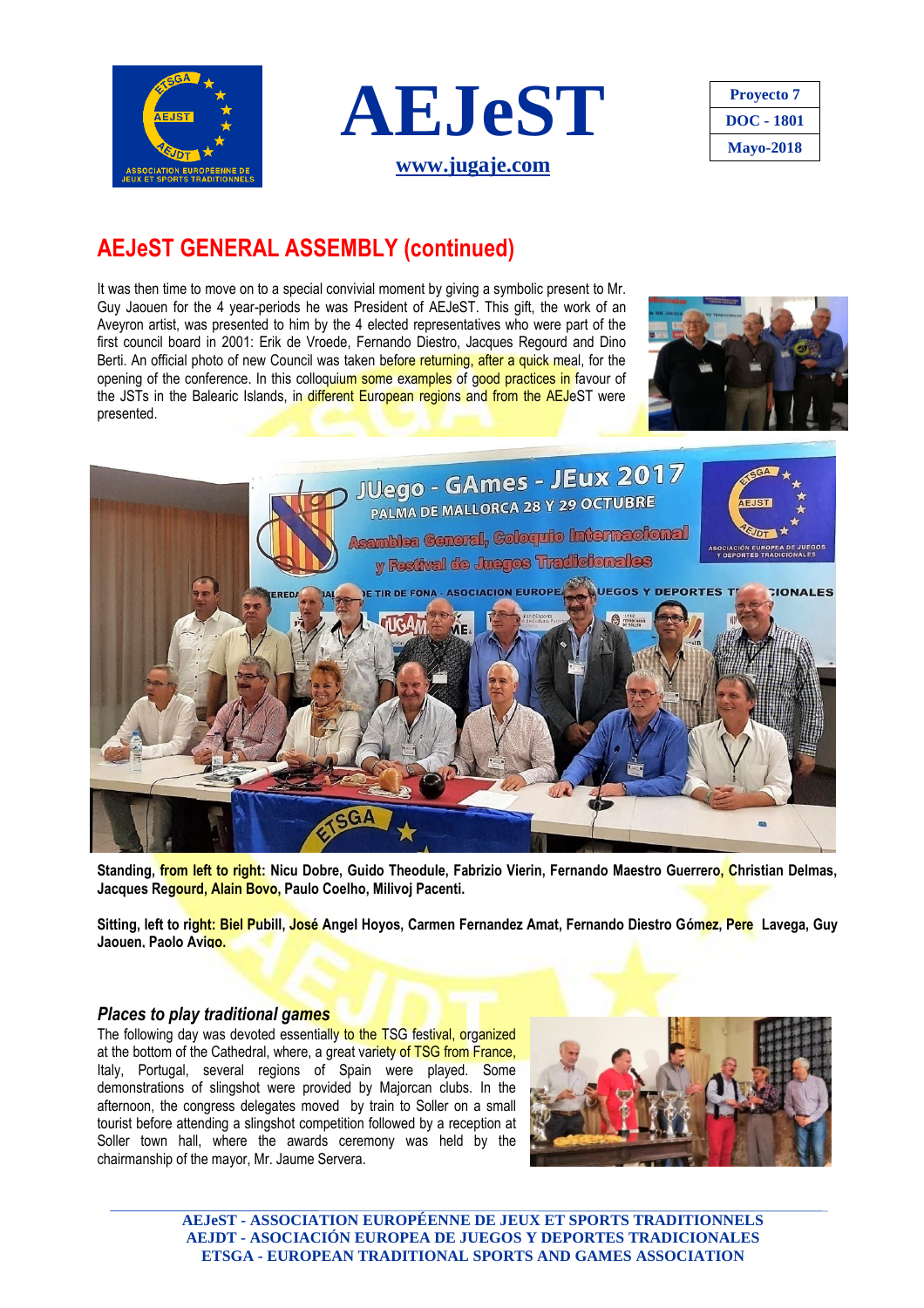



| <b>Proyecto</b> 7 |  |
|-------------------|--|
| DOC - 1801        |  |
| <b>Mayo-2018</b>  |  |

# **AEJeST GENERAL ASSEMBLY (continued))**

### **A team of teams, a network of networks**

The Palma Assembly enshrined the formula of its new president that is concreted with the next expression: "AEJeST, team of teams, network of networks". In itself, this formula constitutes a whole program that is necessary taking into account the last events and the progressive development of the Association.

Indeed, the growing echo of the AEJeST has led on the one hand to an unprecedented development of its representativeness among sports federations, institutions and associations promoting the TSGs (museums, universities...) and basic public authorities (regions, provinces, municipalities), but also to an extension of its geographical area of influence (membership of new members from Central and Eastern Europe - Poland, Russia, Romania, Hungary, Croatia...).

This boom aroused such interest from the municipality of La Almunia de Dona Godina, in Aragon (birthplace of our friend Fernando Maestro !) that all political groups offered. The Fuerte to host the Administrative Secretariat of ETSGA. Firstly, by proposing to create, in an emblematic building ("El Fuerte"), an interpretation centre for traditional games and sports and a permanent exhibition, and then by undertaking to provide staff support for its operation; That is why, unanimously, the General Assembly decided to establish a permanent administrative secretariat in La Almunia.

This growth and these new data also justified the implementation of a strategic plan, based on the development of 9 projects actions. These projects are intended to invite to all AEJeST members than are able to help with any contribution. Thus. Justifying the idea that AEJeST becomes a team of teams, a network of networks, starting from the base of TSGs actors (sports leaders, scientists, researchers, sports or leisure leaders, teachers, elected officials, etc.).

The 9 projects are (essentially) broken down as follows:

- Project 1: Presidency, Coordination between members (mail, virtual space, videoconferences), updating of statutes and regulations, representations (national and international) and international events.
- Project 2: International relationships (Europe, UNESCO, ITSGA…).
- Project 3: General Secretariat: Preparation of meetings (AG, CA), maintenance and updating of a database on all members of AEJeST, collection and archiving of documents prepared (minutes of meetings, membership files, working documents, letters, photos) since the creation of the association, and establishment of a database.
- Project 4: Finance: provisional budget, follow-up of accounts, membership fees, and annual financial report. Financial follow-up of specific or specific operations decided by the Board of Directors or the General Meeting.
- Project 5: Linguistic resources: identification of resources, coordination of (written) translations, simultaneous translations during AG.
- Project 6: International projects: establishment of a procedure for European projects: project identification, assistance, coordination, monitoring.
- Project 7: Communication resources: exchanges between members, AEJeST newsletter, virtual magazine, opening towards other countries and associations.
- Project 8: Technological resources: web, update, creation of a blog.
- Project 9: Social resources: publications, studies, training, school integration, festivals, internal and external recognition.